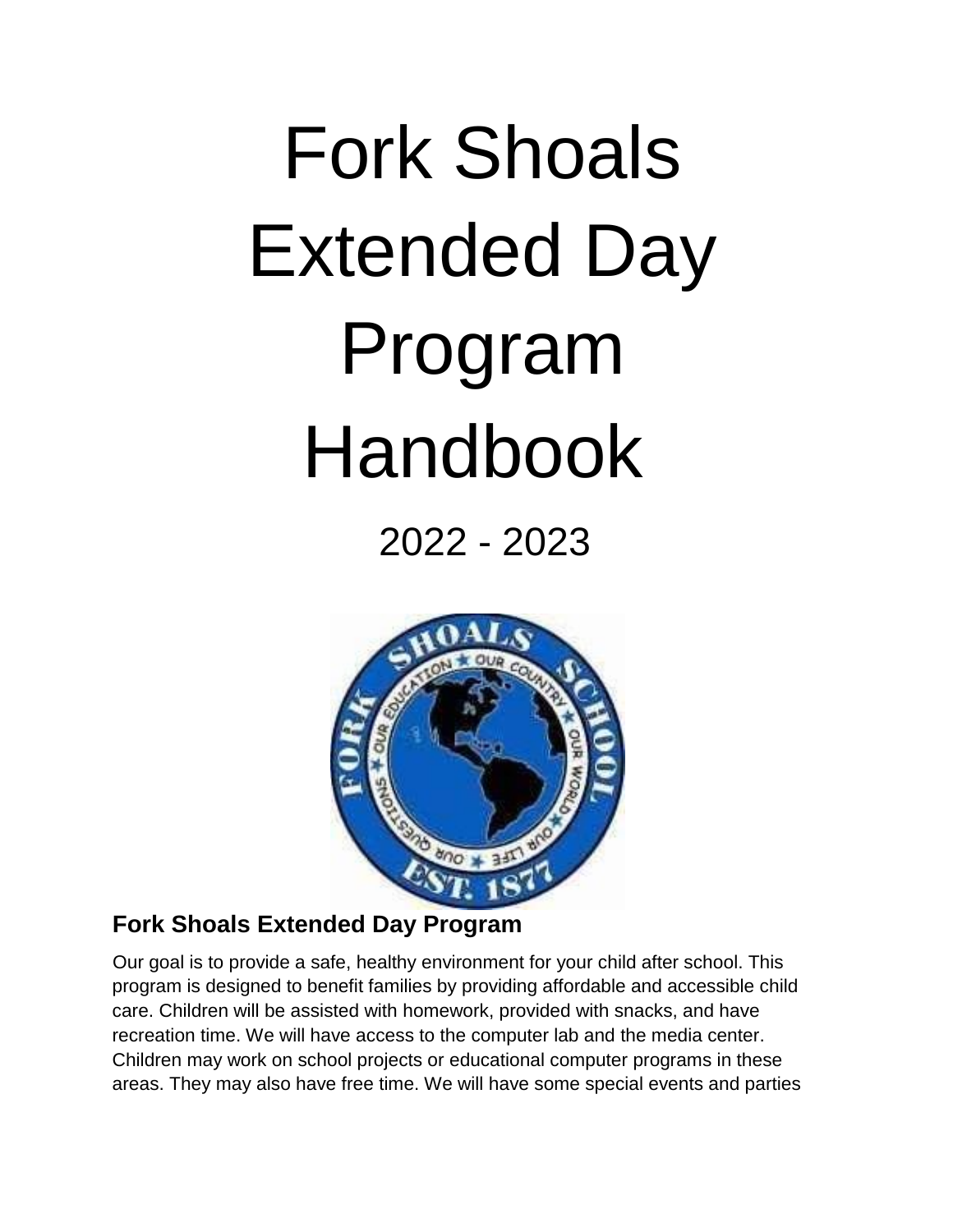throughout the school year. Fork Shoals School's Extended Day Program operates on guidelines set forth by Greenville County Schools. We adhere to these procedures.

#### **Payments**

1. A once-a-year, non-refundable annual registration fee of \$40 per family will be required. When submitting the registration forms, please include the EDP Program Guidelines Signature page with your signature and a copy of a photo I.D. that the program can keep on file. If the child is removed from the program for a period during the year (for example, economic reasons), and then returns to the program, this fee does not have to be paid again. However, if the child transfers to another school where a program exists, the \$40 registration fee must be paid again.

2. Payment must be made in advance of extended care. **Payments are due on Friday by closing time (6:00 PM).** If a child is absent on a Friday due to illness, then the payment is due the first thing in the morning on the first day the child comes back and a late fee does not apply. Payments must be in an envelope with the child's name and date for which payment is being made. If fees are not paid by Friday for the next week, there will be a \$10.00 fee added. This must be paid in full on the following Monday morning or the child will not be able to stay at the Extended Day Program on Monday afternoon. You will need to make arrangements for someone to pick up your child at 2:15 that day. **Failure to pay will result in the child being withdrawn from the program.** If there is a problem with checks being returned, directors will require payments be made in cash. It is important to never allow a parent to become indebted to the program.

#### 3. **Each week you will pay the fee that you signed up for—either full week or half week. Fees are paid even if your child does not attend (for any reason).** For

example, if your child is sick or you have other engagements or vacation planned, payment is still due. If you have two or three children and one is absent, there is no adjustment to the regular fee. All schools operate on guidelines from Greenville County Schools. The cost of the Extended Day Program is very much below that of private daycares; therefore, fees are paid whether or not your child attends. The only exception is that full-time students will only pay a part-time fee the week of Thanksgiving. No monetary refunds will ever occur for any reason. School faculty and staff children who attend the extended day program are expected to abide by the guidelines in this handbook. No waivers of program fees or discounts are to be made for individuals employed by the school or the program.

#### **Extended Day School Program Rates 2021-2022**

| <b>Weekly</b><br><b>Daily</b><br>$\frac{1}{2}$ Week<br># of Students |  |
|----------------------------------------------------------------------|--|
|----------------------------------------------------------------------|--|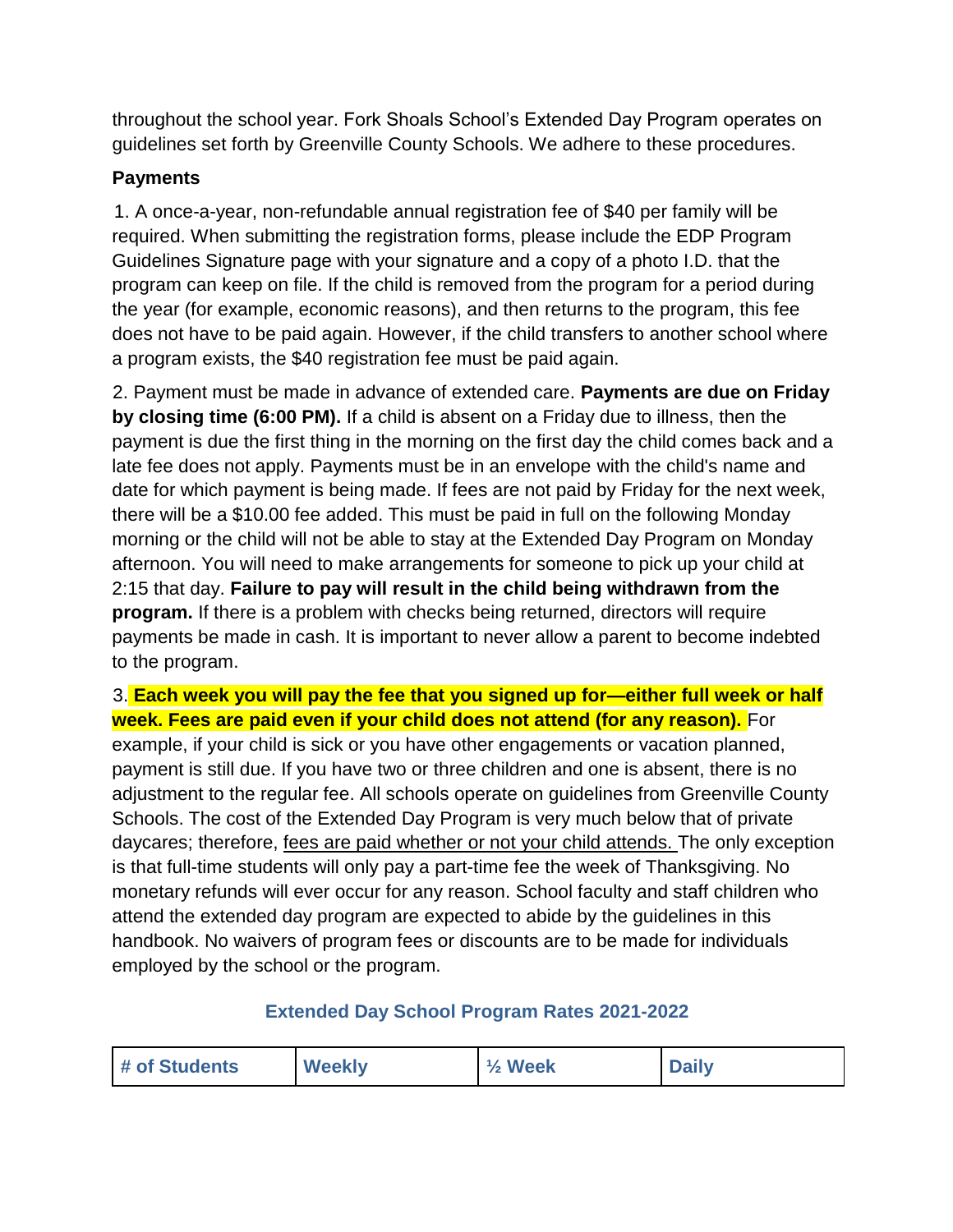|                  | \$48.00  | \$30.00  | \$19.00 |
|------------------|----------|----------|---------|
| $\mathbf{2}$     | \$77.00  | \$54.00  | \$30.00 |
| $\boldsymbol{3}$ | \$102.00 | \$79.00  | \$42.00 |
| 4                | \$128.00 | \$102.00 | \$54.00 |
| 5                | \$149.00 | \$126.00 | \$67.00 |

*\*Half Week= 2 day week as determined by the school calendar. (ex. Thanksgiving week is considered Half Week) Parents may opt for their children to stay only 2 days per week; this would be considered Half Week rates. Inclement weather may cause a Half Week. In this case, the following week parents would be charged the reduced rate.* 

- **Use Weekly fee when operating on schedule options 5**
- **Use Half Week fee when on schedule option 2**
- **Use Daily fee when on schedule option 1**
- **There will be no EDP if using schedule option 0 because schools are closed**
- **Students who are enrolled in the GCS Virtual Program will NOT be allowed to attend the extended day program even if there is space available.**
- **Students may only attend EDP on the days in which they physically attend schools.**

#### 4. **There is no "drop in care".**

5. If you are withdrawing your child from the program, you must let the director know so that the spot can be filled.

6. For families in co-custody circumstances, the school will not be responsible for contacting either parent about who will pay for the service. If the fees are not paid, the child does not attend and will be withdrawn.

7. Please let us know if there is going to be a transportation change either by note, email, or phone.

8. If the economy dictates that you no longer need the services of our program, you may withdraw your child to avoid paying for weeks you do not need and re-enroll your child when your circumstances change.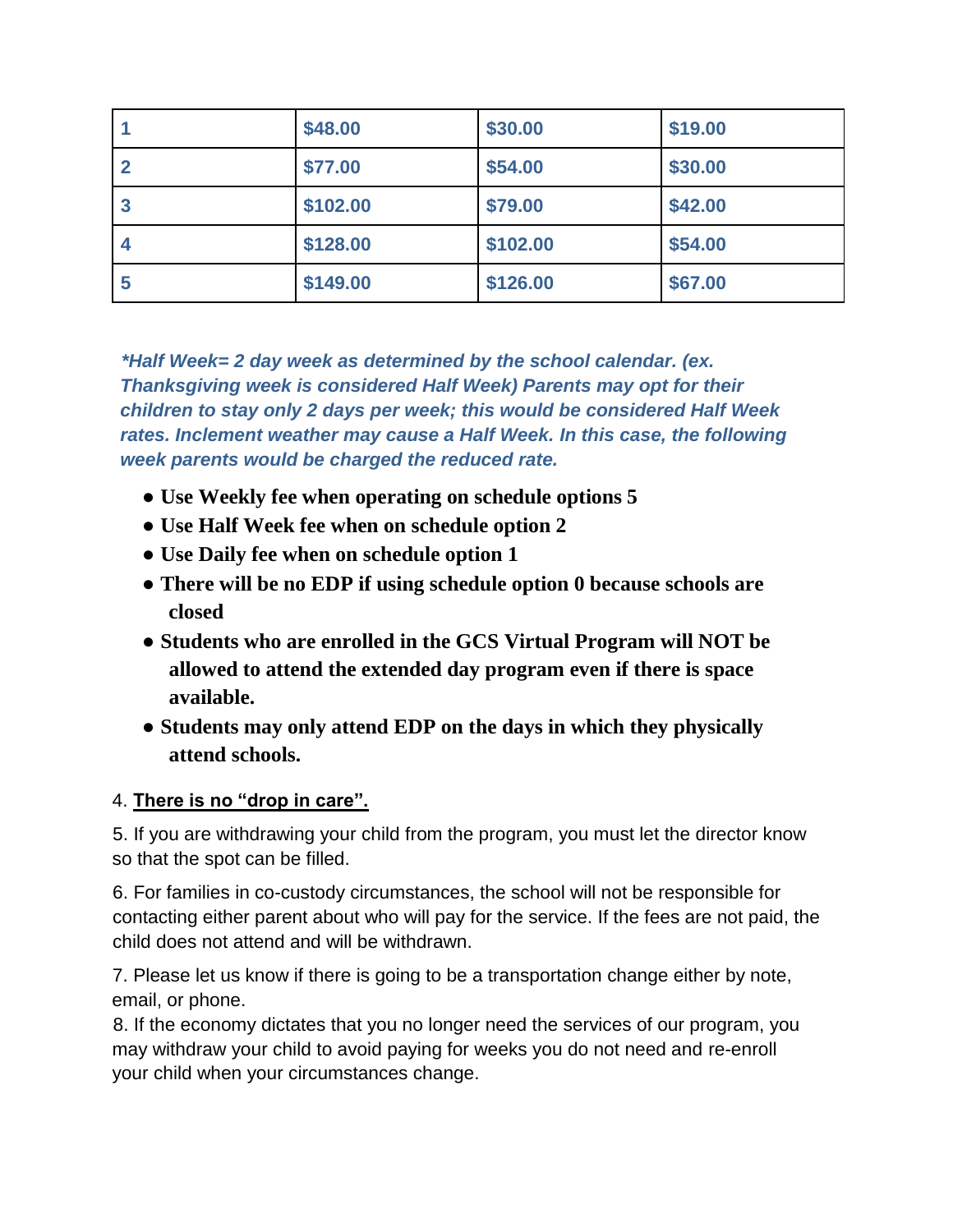9. In case of inclement weather or other unforeseen situation that causes school to close for 3 consecutive days, parents pay the .5 week fees (per number of children) at the next payment period. No limit to credit extensions for inclement weather or unforeseen circumstances causing unexpected closings is imposed on directors.

10. Our program closes at 6:00 PM. A late fee of \$1.00 per minute late will be applied to the next week's fees. The director will monitor and document pick-up times of students. Our employees are to leave at 6:00 PM. All late fees must be paid within five days of being charged in order for your child to continue attending the program.

11. Non-payment of weekly fees will result in removal from the program.

12. Please make checks payable to Fork Shoals School EDP and include the name(s) of each child for whom you are paying in the Memo part of the check. After two returned checks, payment will only be accepted in the form of cash, money order, or certified check.

13. Parents should keep all payment receipts for tax purposes.

14. Your registration will not be accepted for the next school year if you owe any fees for this year and/or have consistently been behind in your payments. The EDP will not take your \$40 registration fee and will not register your child for the next school year if you have not been approved.

15. Updating Personal Information Please keep current your address, phone numbers, email addresses, and the names on your "pick up" list. Please notify the EDP office immediately in the event that any change occurs.

#### **Contact Information**

Until 2:15 355-5000 After 2:15, Extended Day Cell Phone: 918-8852 Extended Day Office Phone: 355-5060

#### **REGISTRATION AND FEES**

**(Entire application must be completed with check for registration)** 

**Student's Full** 

**Name** 

**Grade for 2021-2022 \_\_\_\_\_\_\_\_\_\_\_**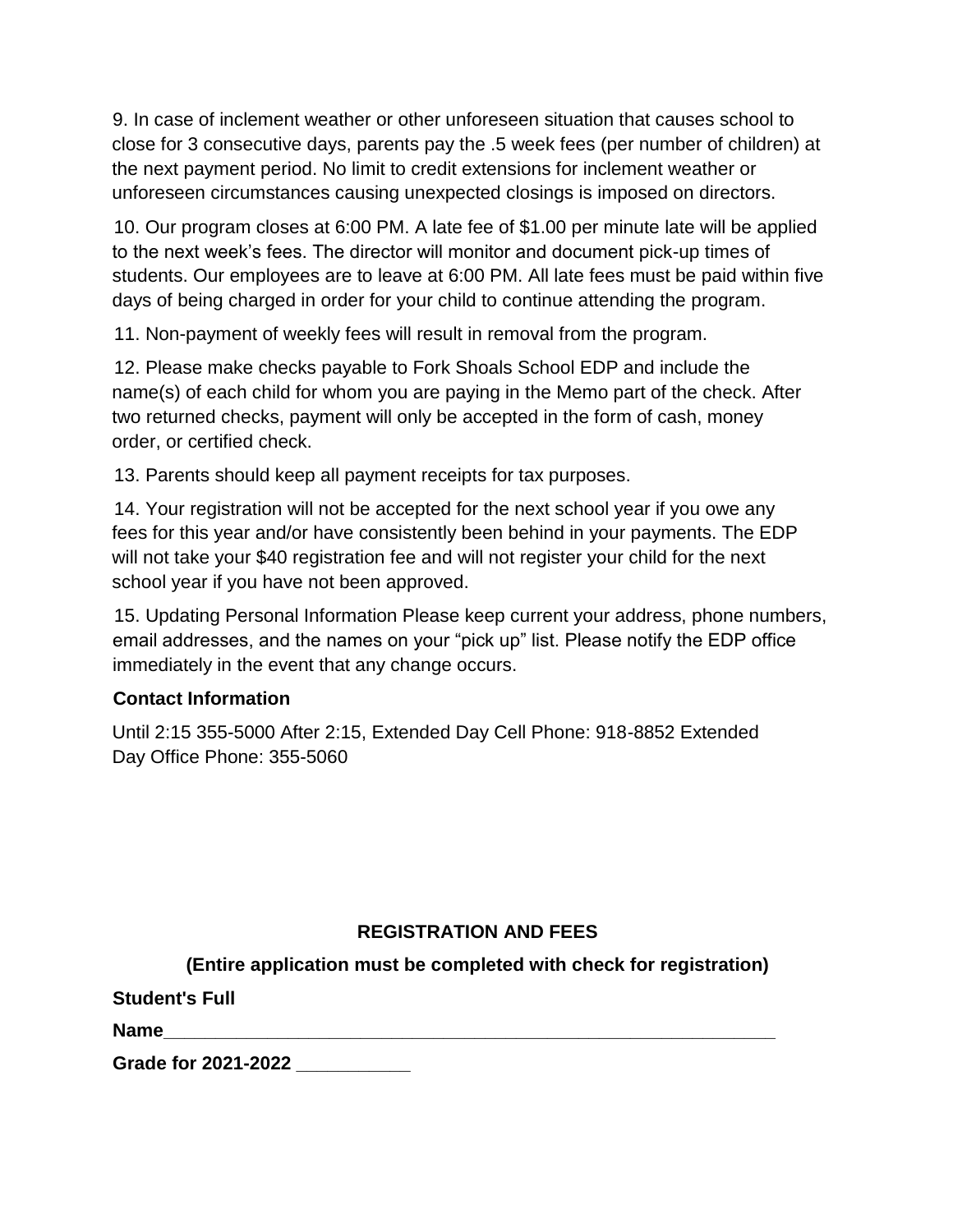| <b>Address</b>                                  |                                                                                                                                                                                                                                                                                                         |
|-------------------------------------------------|---------------------------------------------------------------------------------------------------------------------------------------------------------------------------------------------------------------------------------------------------------------------------------------------------------|
|                                                 |                                                                                                                                                                                                                                                                                                         |
| <b>Parent e-mail</b>                            |                                                                                                                                                                                                                                                                                                         |
|                                                 |                                                                                                                                                                                                                                                                                                         |
|                                                 |                                                                                                                                                                                                                                                                                                         |
| Birthdate_____________________                  |                                                                                                                                                                                                                                                                                                         |
|                                                 |                                                                                                                                                                                                                                                                                                         |
|                                                 | Work Phone #___________________________Cell Phone # ____________________________                                                                                                                                                                                                                        |
|                                                 |                                                                                                                                                                                                                                                                                                         |
|                                                 |                                                                                                                                                                                                                                                                                                         |
|                                                 | Work Phone #___________________________Cell Phone #_____________________________                                                                                                                                                                                                                        |
|                                                 |                                                                                                                                                                                                                                                                                                         |
|                                                 |                                                                                                                                                                                                                                                                                                         |
| I will be enrolling my child on a weekly basis. |                                                                                                                                                                                                                                                                                                         |
|                                                 | I will be enrolling my child for the following day(s):                                                                                                                                                                                                                                                  |
|                                                 | Monday____Tuesday____Wednesday____Thursday__                                                                                                                                                                                                                                                            |
|                                                 | Friday (.5 week = 2 days in After School Program, regardless of                                                                                                                                                                                                                                         |
| hours in care.)                                 |                                                                                                                                                                                                                                                                                                         |
|                                                 | The School District of Greenville County does not discriminate on the basis of age, race, sex color,<br>handicap, religion or national origin in its dealings with employees, students, the general public,<br>applicants for employment, educational programs, activities or access to its facilities. |
| <b>Medical Information</b>                      |                                                                                                                                                                                                                                                                                                         |
| followed if your child is                       | Is your child allergic to bee stings?________ If yes, what instructions should be                                                                                                                                                                                                                       |

**stung?\_\_\_\_\_\_\_\_\_\_\_\_\_\_\_\_\_\_\_\_\_\_\_\_\_\_\_\_\_\_\_\_\_\_\_\_\_\_\_\_\_\_\_\_\_\_\_\_\_\_\_\_\_\_\_\_\_\_**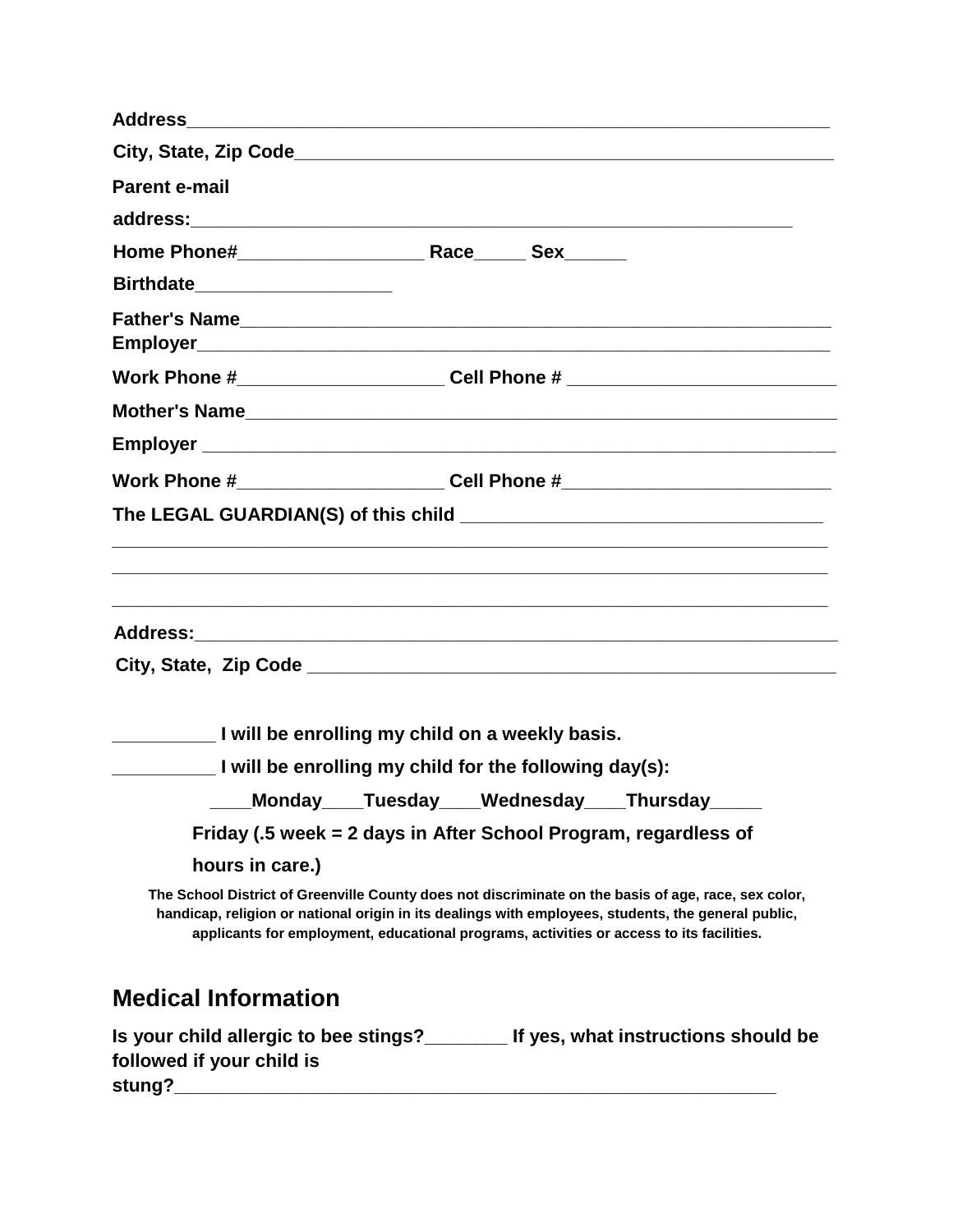**Any present medical conditions or allergies which should be known:** 

**\_\_\_\_\_\_\_\_\_\_\_\_\_\_\_\_\_\_\_\_\_\_\_\_\_\_\_\_\_\_\_\_\_\_\_\_\_\_\_\_\_\_\_\_\_\_\_\_\_\_\_\_\_\_\_\_\_\_\_\_\_\_\_\_\_\_\_ Your child's doctor\_\_\_\_\_\_\_\_\_\_\_\_\_\_\_\_\_\_\_\_\_\_ Phone \_\_\_\_\_\_\_\_\_\_\_\_\_\_\_\_\_\_\_\_\_\_\_\_** 

**\_\_\_\_\_\_\_\_\_\_\_\_\_\_\_\_\_\_\_\_\_\_\_\_\_\_\_\_\_\_\_\_\_\_\_\_\_\_\_\_\_\_\_\_\_\_\_\_\_\_\_\_\_\_\_\_\_\_\_\_\_\_\_\_\_\_\_** 

**My child,\_\_\_\_\_\_\_\_\_\_\_\_\_\_\_\_\_\_\_\_\_\_\_\_\_\_\_\_, is medically insured with** 

**\_\_\_\_\_\_\_\_\_\_\_\_\_\_\_\_\_\_\_\_\_\_\_\_\_\_\_\_. The policy number is\_\_\_\_\_\_\_\_\_\_\_\_\_\_\_\_\_\_\_\_\_.** 

**IN CASE OF ILLNESS OR AN EMERGENCY (EARLY DISMISSAL DUE TO** 

**WEATHER, ETC.) Please list the name and telephone numbers of two people and their relationship (Grandpa, friend, etc.) that we may contact in case one of the parents cannot be reached.** 

|        | <b>Phone</b> |
|--------|--------------|
| T<br>л |              |

- **2.\_\_\_\_\_\_\_\_\_\_\_\_\_\_\_\_\_\_\_\_\_\_\_\_\_\_\_\_\_\_Phone**
- **#\_\_\_\_\_\_\_\_\_\_\_\_\_\_\_\_\_\_\_\_\_\_\_\_**

**PLEASE READ AND SIGN THE FOLLOWING STATEMENT: In the case of an emergency such as an accident or serious illness, I understand that the school shall attempt to contact me. If I cannot be reached, I authorize the school to contact the doctor listed on this form and follow the doctor's directions. If the doctor cannot be reached, I authorize the school to take whatever steps seem necessary.** 

**Parent/Guardian \_\_\_\_\_\_\_\_\_\_\_\_\_\_\_\_\_\_\_\_\_\_\_\_\_\_\_\_\_\_\_\_\_\_\_\_\_ Date \_\_\_\_\_\_\_\_\_\_\_\_\_\_** 

**School Insurance Purchased covers the activities of this program: United Healthcare Student Resources, www.k12studentinsurance.com** 

**If parents do not wish to take this coverage, a parent or guardian waiver must be signed indicating this choice. Many people with adequate insurance policies do not require additional coverage.** 

| My insurance company   | covers my child |
|------------------------|-----------------|
| beyond the school day. |                 |

| <b>Parent</b>    |                                                                  |
|------------------|------------------------------------------------------------------|
| <b>Signature</b> | <b>Date</b>                                                      |
| Waiver           | I do not wish to purchase student school insurance for my child. |

**Parent**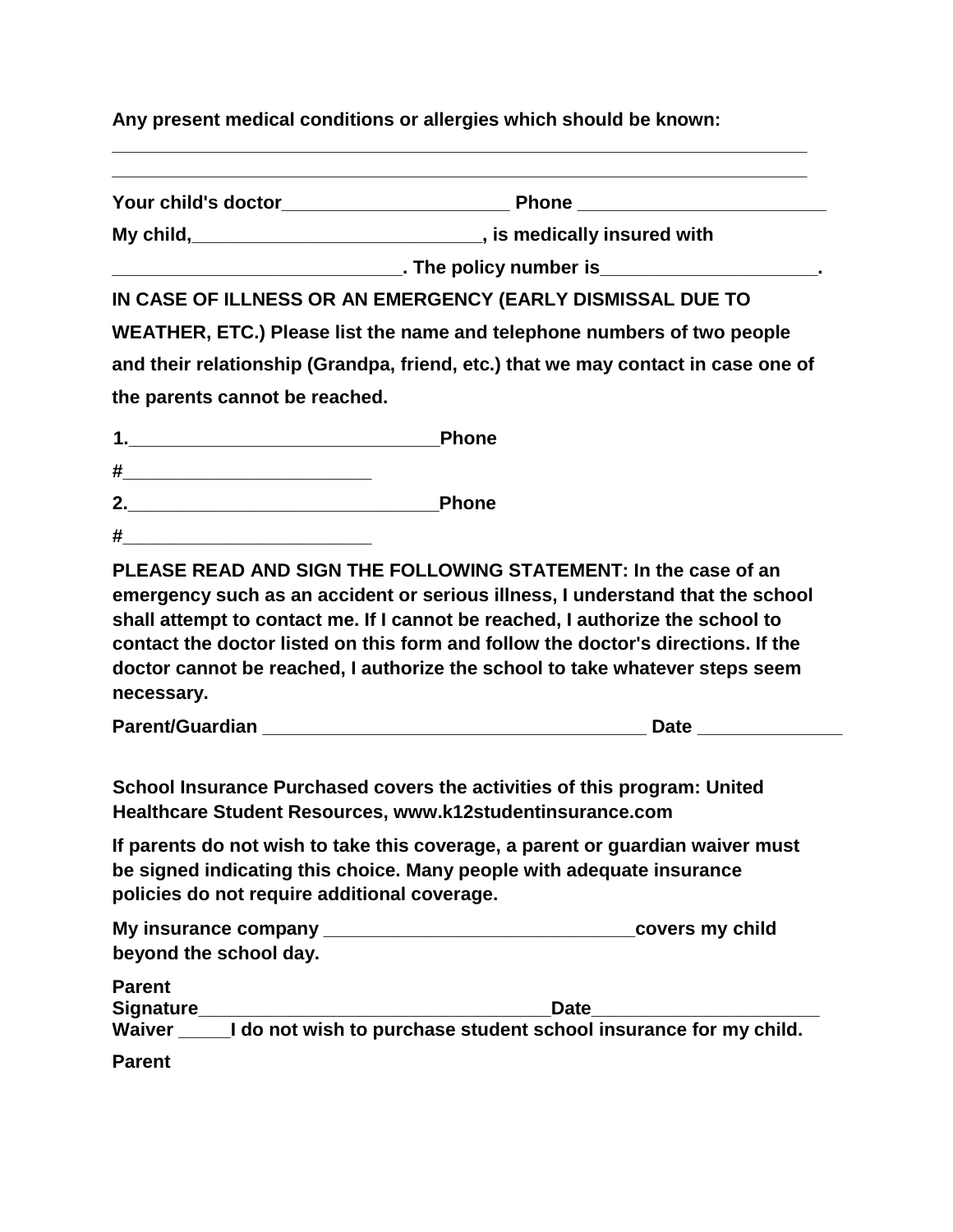**Signature Construction Construction Construction Construction Construction Construction Construction Construction Construction Construction Construction Construction Construction Construction Construction Construction C** 

### **Fork Shoals Extended Day Program Guidelines**

#### **Parent Signature Page**

 $\sqrt{4}$  non-refundable registration fee (\$40) is required to enroll each family

in the program.

# ✓ **Weekly fees are due on the Friday prior to the week the child attends. A Late**

**Fee** of \$10 will be added if fees are not paid on time. Fees for the coming week must be paid by closing time on Friday. Failure to pay will result in the child being withdrawn from the program.

#### ✓ **The Extended Day Program is not a drop-in program. All fees are due in advance**

#### **regardless of whether or not your child attends. There are no reductions for sick leave, vacation, or other absences.**

 $\sqrt{4}$  A full week is considered 3 or more days.

 $\sqrt{15}$  If a check is returned for insufficient funds two times, the director will require future payments to be made in cash, money order or certified check.

✓ Program hours are from 2:15-6:00 PM.

# ✓ **A late fee of \$1.00 a minute will be charged for children picked up after 6:01 PM.**

✓ Authorized adults must come into the school to sign children out. Only designated adults may transport children. Parents must send a signed authorization with a daytime telephone number if they wish adults other than those designated to pick up their children.

✓ Inappropriate student behavior will not be tolerated in the Extended Day Program. Chronic/serious behaviors will be recorded on a district disciplinary referral form and referred to the school principal if the director, student, and parents cannot successfully correct the problem.

My signature below indicates that I understand and agree to abide by the guidelines set for the Extended Day Program at Fork Shoals School.

Parent Signature